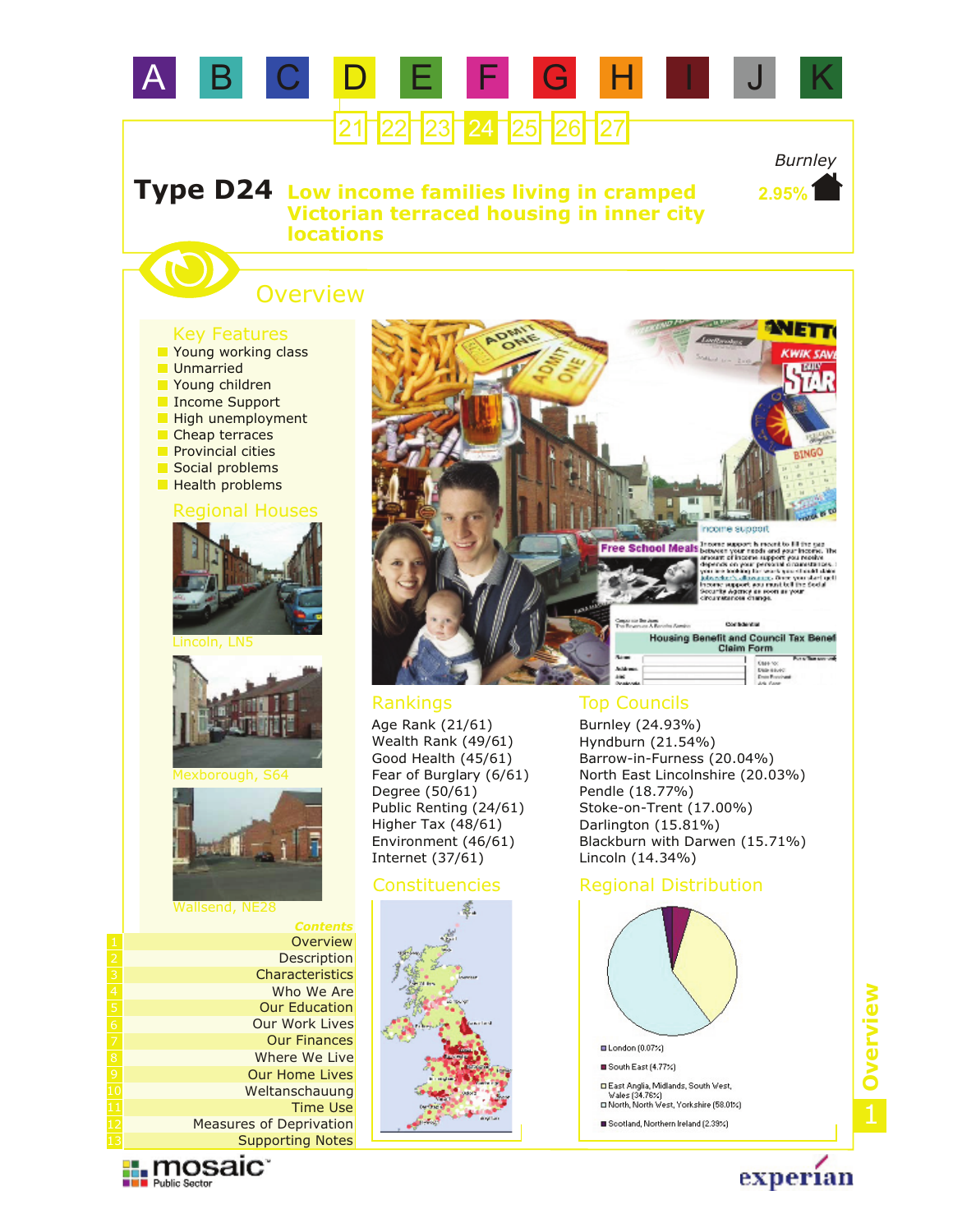

# $23$   $24$   $25$

*Burnley* **2.95%**

### **Type D24** Low income families living in cramped **Victorian terraced housing in inner city locations**

*Type D24* contains poor, mostly white families, who own or privately rent, cheap terraced houses close to the centres of less prosperous provincial cities.

#### **Key Features Communication**

Social problems Provincial cities Young children Income Support High unemployment Health problems Cheap terraces Unmarried Young working class

#### **Receptive** TV Tabloid press **Unreceptive** Internet Telephone advice lines Heavyweight magazines Broadsheet newspapers

# Description - Public Sector Focus

Education Adults in *Type D24* are more likely than not to have left school with few, if any, formal qualifications. Only about one third have, what are generally considered to be, adequate basic qualifications, and the number with a degree is half the national average. The children display almost identical characteristics. Below average performances begin at Key Stage 1, and continue until they leave school, typically with few if any GCSEs. An above average proportion of the pupils come from families with refugee status, and reflecting the low income levels many qualify for free school meals.

Health These people have incredibly unhealthy lifestyles. Their diet is one of fries rather than fruit. Many are heavy smokers and heavy drinkers, and primary leisure activities are music, cinema and going to the pub. Regular exercise is not a common feature. It is therefore no surprise that the general health of people in *Type D24* is poor, particularly relating to diseases of the heart, liver and respiratory tracts. Hospital admissions due to alcohol and drug abuse run at over twice the national average, and teenage pregnancies are also a serious issue.

Crime Most residents do not consider the neighbourhood as being pleasant to live in, and households tend to keep themselves to themselves. Most aspects of anti-social behaviour are very common, often occurring at twice the national rate. Not surprisingly, there is an above average fear of crime which is borne out in reality. Offences tend to occur at or near home, or at nearby places of entertainment such as the local pub. The local population are generally unhappy with the service provided by the police.

Finances Almost half of this population do not pay income tax, and of the rest it is almost exclusively at the basic rate. These people earn low incomes, and tend to spend what they have on the basics and on entertainment. Little therefore goes into savings. Dependence on the state for financial assistance is relatively high. Significant numbers are claiming Jobseeker's Allowance and Income Support, and although the age profile means that not so many are on the state pension, those that are will be probably also be claiming Pension Credits.

Environmental Issues These people have more concerns than for the environment, namely personal living and enjoyment. Few will contribute financially to environmental concerns. However, the financial constraints mean that in *Type D24* car ownership is usually restricted to one small car per household doing below average mileage.



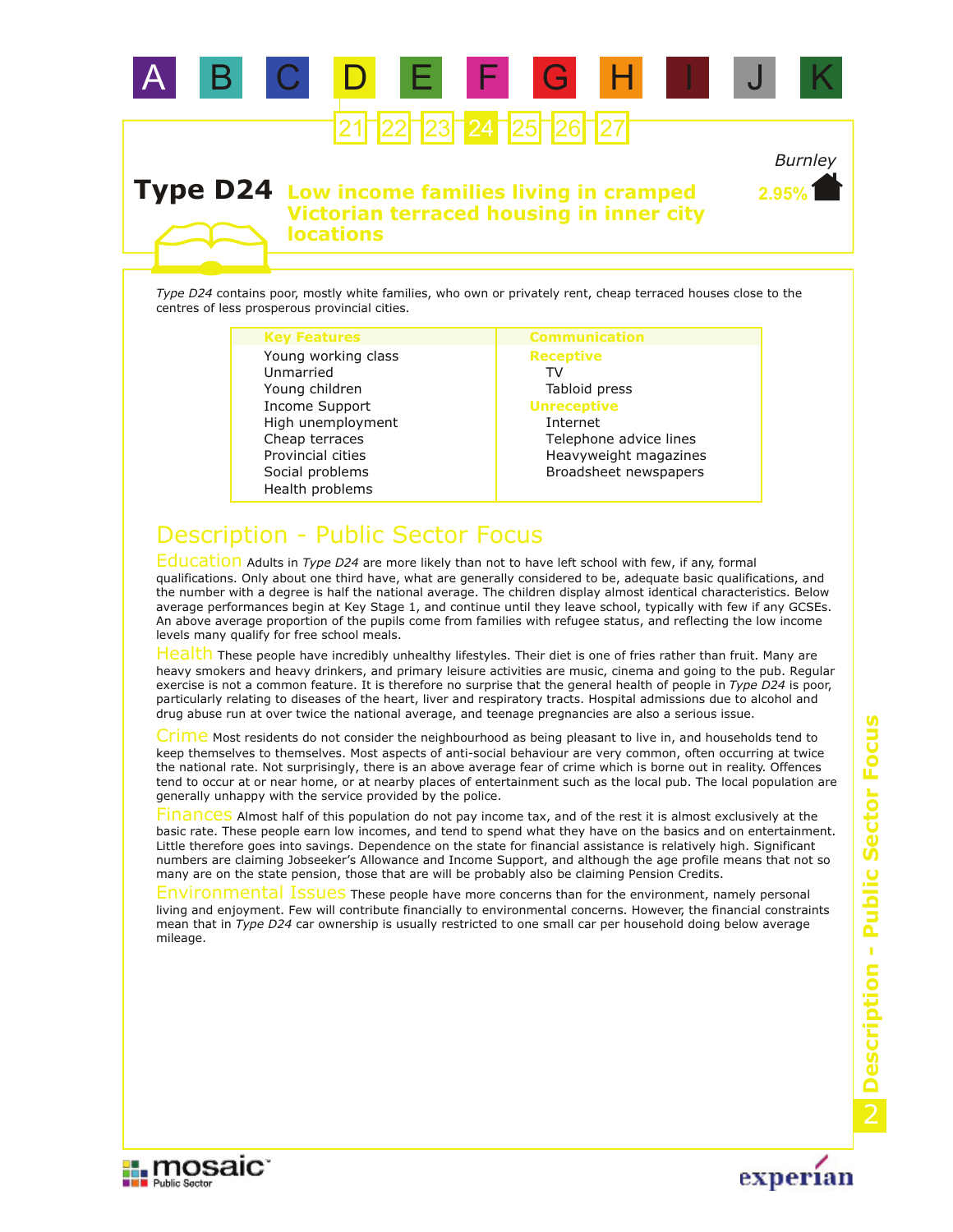

# 23 24 25 26

### **Type D24** Low income families living in cramped **Victorian terraced housing in inner city locations**

## Description - Sociology and Environment

Summary Type D24 contains poor, mostly white families, who own or privately rent, cheap terraced houses close to the centres of less prosperous provincial cities.

Demography *Type D24* comprises many young people, in menial occupations who have little option but to choose an older terrace if they want to set up a home of their own and start a family. Such people are likely to have been born and bred in their local community, their parents perhaps living in a suburban council house. In their twenties and early thirties, they are unwilling or unable to afford the cost of a mortgage on a new house and find it more convenient, and often more convivial, to put up with the cramped and old fashioned fabric of Victorian older terraces. Many of these young people are not yet married, or indeed do not intend to marry, but are at the stage in life when they are in long term relationships and many have pre-school or primary school age children. As these people get older, and their families become larger, many may move out to more salubrious neighbourhoods and sell their small homes to younger people.

Environment Neighbourhoods of Type D24 are most common in northern maritime and industrial regions which grew rapidly during the last years of the nineteenth century but whose populations have stagnated since. Built originally to house people working in shipyards, docks, chemical plants and railway workshops, these neighbourhoods are typically laid out in the form of long rows of terraced housing punctuated by the occasional corner shop and primary school. These terraces often stretch off major Victorian thoroughfares providing frequent buses to city centre locations. Most of these terraces are built of brick with Welsh slate roofs. Some front doors open directly onto the street, others onto small front gardens protected by a low wall. Often with only two bedrooms, many would have been originally built with an outside toilet. Today some homes will benefit from an upstairs bathroom, in others the new bathroom and toilet will have been built on to the back of the house. Because many of these neighbourhoods were built to provide cheap labour for large, capital intensive enterprises, they are usually some distance away from centres of employment. There is often an oppressive scale about such neighbourhoods and an absence of variety in the built environment. Many local councils have switched the emphasis of their housing policies, now investing in the restoration of communities which in previous times they might have cleared. This investment is reflected not just in improvements to sanitary arrangements and to roofing but to the exterior streetscape. It will not be uncommon to find the environment improved by traffic management schemes, designed to make them safer places in which children can play, and by tree planting schemes that relieve the repetitiveness of their brick facades.

Economy Neighbourhoods of *Type D24* are most common in maritime industrial regions such as Merseyside, Humberside and Teesside. In more prosperous regions, or ones with successful universities, terraces of this sort will by now have become gentrified by young professionals or by students. In textile towns, such areas might have been taken over by immigrants from South Asia. Being where they are they continue to accommodate poorly educated, white, young working class families who struggle to find remunerative employment in businesses with long term futures. Many of these regions have not had a tradition of small scale entrepreneurship, relying as they have done on highly capital intensive industries. As a result these are neighbourhoods in which very few people, other than local shopkeepers, are self-employed. Despite the economic difficulties of these regions, the level of unemployment in these neighbourhoods is substantially lower than on the overspill estates to which previous generations have been decanted on periphery housing estates. Their inner city location provides good access to the growing number of jobs in city centre locations.



experian

*Burnley*

**2.95%**

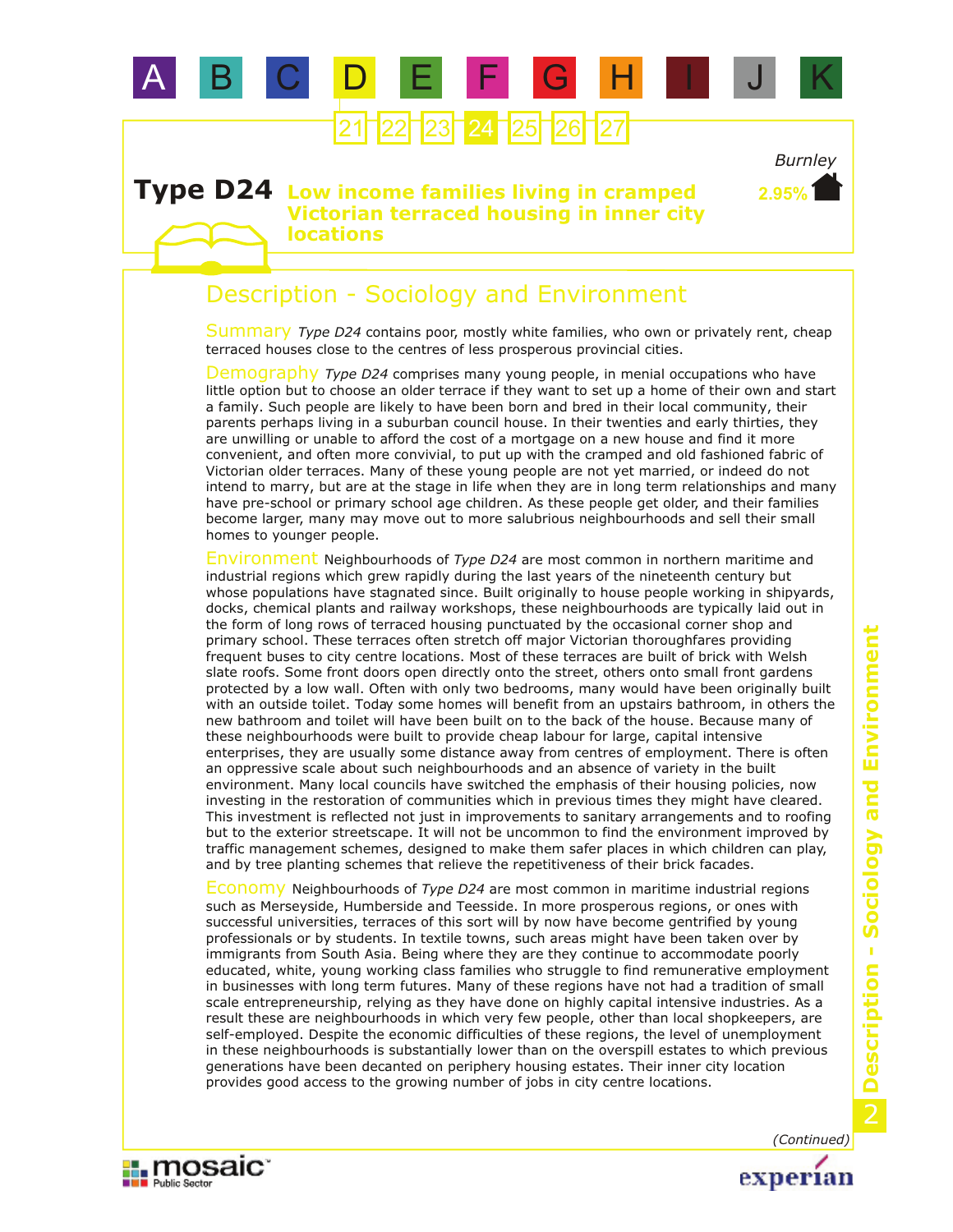

# **23 24 25 26**

### **Type D24** Low income families living in cramped **Victorian terraced housing in inner city locations**

### Description - Sociology and Environment *(Continued)*

However these tend not so much to be neighbourhoods for office workers, however junior, but for those working in manual jobs, such as on the roads, in the parks, on the buses and as construction labourers.

Consumer Values Type D24 is relatively unaffected by the growth of new consumerist values. In these neighbourhoods good and bad times have followed the rise, decline and sometimes rebirth of very large plants whose future has seemed beyond the control of local people. Although subject to economic fluctuations, *Type D24* has not suffered the social dislocation caused by major slum clearance programmes, the transformations in purchasing power resulting from the rise of new jobs in the information economy nor the impact of gentrification and 'studentification' that has occurred in many provincial centres.

Although people move in and out, the social fabric of these communities has remained as constant as the physical environment. Economic uncertainty, it can be argued, has resulted in a happy go lucky response to times of good fortune which contrasts with the more orderly life stage planning typical of regions of greater economic opportunity. The nature of the local community fosters interaction people meet each other in the street, at corner shops and in the pubs and have both less need and less opportunity to display symbols of material success. In comparison with the better low rise council estates there is less evidence of flamboyant customisation of house exteriors and expensive cars would look out of place in these mean streets. Those who are motivated to demonstrate conspicuous consumption would have sold up and moved to leafier suburbs. These therefore are cultures which value mass market, trustworthy brands, for whom price and function may be more important than emotional intangibles and where there is little interest in the personalisation of standard products that is so important to better educated young singles.

Consumption Patterns Type D24 represents a good market for most mass market brands but offers little opportunity for sales of more sophisticated products with lifestyle associations. Tastes in foods are particularly old fashioned and tins and packets are favoured over fresh ingredients. Betting, bingo and the pub remain favoured leisure activities in a culture that still has difficulty subscribing to contemporary expectations surrounding the roles of men and women.

Change These neighbourhoods have seen relatively little change over a hundred years and are unlikely to be in the vanguard of change in the future. Key factors influencing their future are the relative movements in house prices and interest rates. The recent period of house price inflation has, for the first time for many years, arrested the deterioration in the price of these areas relative to others types of housing whilst cheaper mortgages do make it easier for residents who would like to move out to afford more modern houses in more suburban locations.





*Burnley*

**2.95%**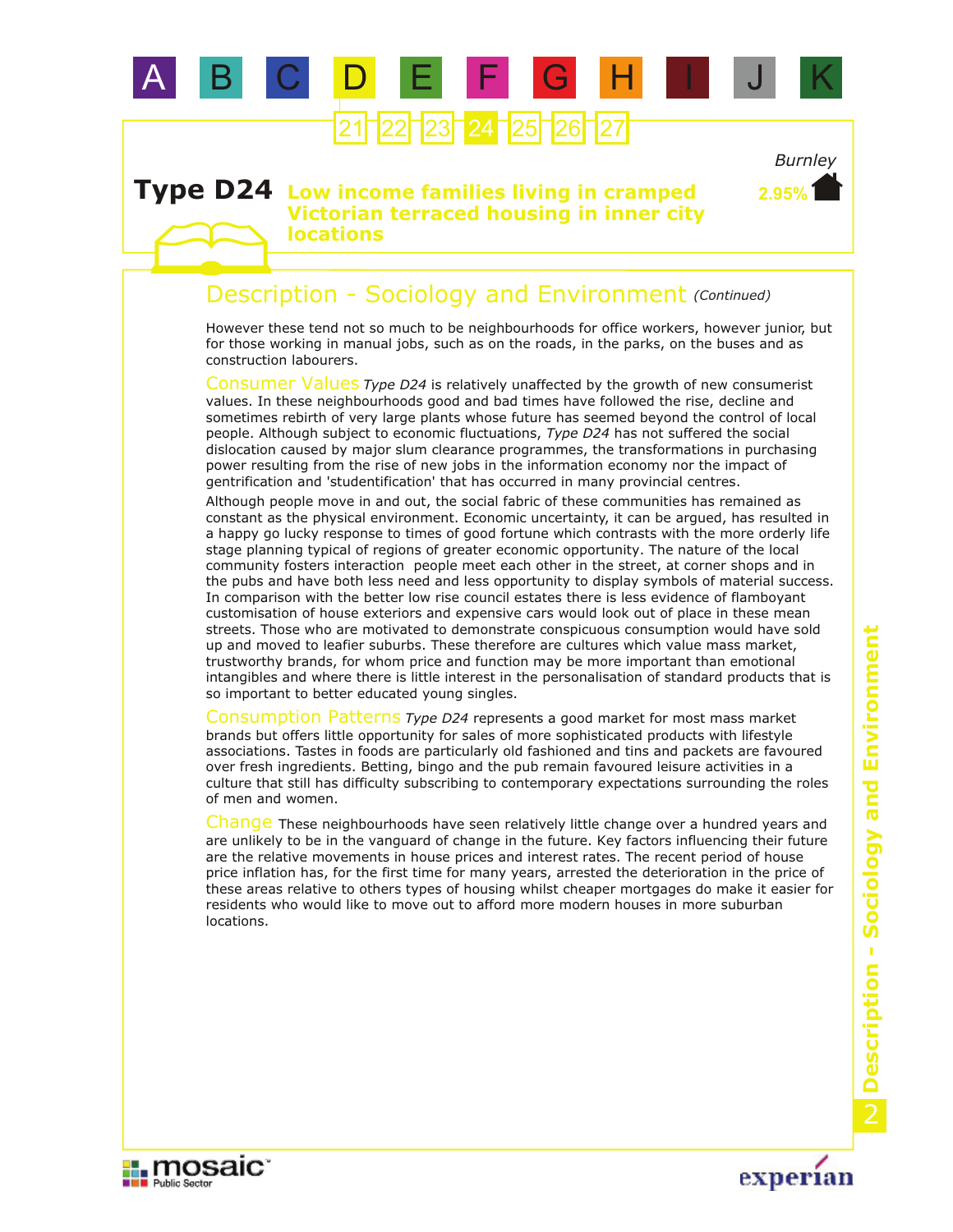

# 23 24 25 26

### *Burnley* **2.95%**

### **Type D24** Low income families living in cramped **Victorian terraced housing in inner city locations**

### Description - Culture and Consumer Psychology

These people live in small terraced houses which are usually rented, although there is some private ownership. There are significant social and environmental difficulties in these areas, such as litter, disruptive teenagers, drugs and poor home conditions. The consequences in terms of crime include serious wounding, criminal damage and burglary. The size and nature of the properties together with the often unpleasant neighbourhood results in very low property values. The areas are changing in terms of their ethnic composition, and there is likely to be a significant proportion of people with Asian or Chinese origins.

These people have a very young age profile and the number of people over 40 is relatively small. There are many children, of all ages, and these households typically fall into the 'young family' stage of the family life cycle. For some of these family units, living in these areas is a temporary phase prior to moving on to a more salubrious setting. In the past, these areas may have represented traditional provincial working class structures, but they are now evolving into various hybrids.

While the young family is dominant, it comes in many forms. Indeed, many permutations of family relationships occur. However, when these people do marry, it tends to be at an early age. There are also notable proportions of students and lone parents. There is a high incidence of health problems and many are permanently sick.

These people have low incomes, very little by way of investments, and high levels of debt. Relatively few have current accounts and credit cards, relying on cash transactions. They are not poverty stricken as seen on the scale in some other areas, but there is little scope for a full engagement in consumer society. Unemployment is high and the vast majority of these people belong to social grade D, employed in routine jobs as operatives or with some basic supervisory responsibility. In the past, these areas would have housed large numbers of people working in manufacturing, and while this is still the case, notably for women, it is on a much-reduced scale. Now, the service sector employs a large proportion of these people in hotels, catering, wholesaling activities, sales and customer services. They are anxious about the threat of redundancy and with few or no qualifications and only basic skills, many of these people have little prospect of coping well should this occur.

Routine shopping occurs at discount stores such as Netto and Aldi. The small, independent corner shop is still a feature of these areas. Such shopping is frequent and is driven by price sensitivity, and a need for convenience rather than a search for quality. There is very little interest in healthy eating amongst these people, so frozen and tinned foods are regular purchases as are takeaways. Alcohol and tobacco will take a large slice out of the disposable income. These people will spend, perhaps extravagantly, on high-involvement items which provide entertainment or which demonstrate status in some way. Where there are older children, computer games are very popular. There is little interest in IT for information or for purchasing and these people are excluded from participation in new shopping methods. Car ownership is low, and most people use public transport, or walk.

Leisure time is not used in any sophisticated or elevating way. Readership of newspapers is the usual diet of popular tabloids such as the Sun, the Mirror, the Star and the Sunday Sport. These people watch a lot of TV and hire many videos. Betting is popular and bingo still provides a major interest, particularly for older women. The pub figures large in the lives of many, particularly for the men. These properties rarely have a garden but it is doubtful that there would be much interest in gardening anyway.



*(Continued)*